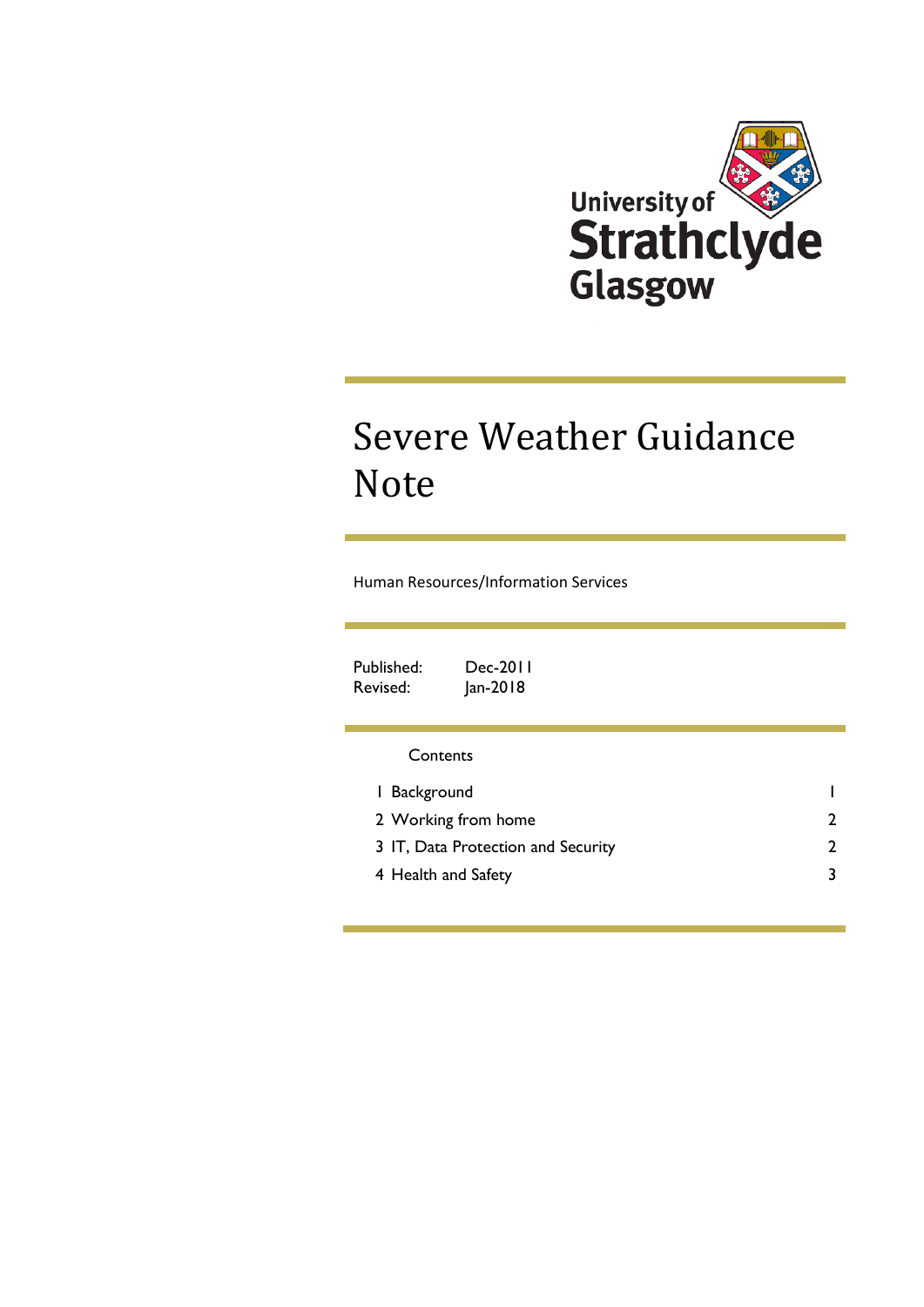# **Severe Weather Guidance Note**

### <span id="page-1-0"></span>**1 Background**

The University's priority is to ensure that its business is uninterrupted throughout the year. However, there may be times when severe weather affects how we do things. When deciding how to respond to severe weather, the University will be conscious of the health, safety and welfare of staff, students and visitors.

The University aims to open all buildings, whatever the weather, but there may be times when this is not possible.

In making decisions, the following principles will be considered:

- The University will normally remain open during snow or freezing conditions;
- Staff and students should assume that the University is operating normally, unless told otherwise;
- Staff and students should attend as normal if it is possible and safe to do so;
- Staff unable to get to work must contact their line manager to confirm they cannot come to work;
- The University's **[Special Leave Policy](http://www.strath.ac.uk/media/ps/humanresources/policies/Special_Leave_Policy.pdf)** provides guidance on absences due to severe weather. Staff may be able to take unpaid leave, work from home or use annual leave to deal with their absence.

If snow and freezing conditions continue for an extended period, the University will implement its Business Continuity Plan. This will come into operation if conditions cause extreme disruption to travel and result in a loss of essential services such as power, water and heating. If the University needs to close any or all buildings, staff and students will be told through the University's website and email service. All staff should keep a note of the direct dial number for the University switchboard and their Faculty/Department.

- The main University number is 0141 552 4400.
- Website address is [http://www.strath.ac.uk](http://www.strath.ac.uk/)

Closure details will be passed to appropriate media outlets by Media and Corporate Communications. In addition, details of any closure will be posted to the University's Twitter and Facebook accounts:-

- Twitter [www.twitter.com/unistrathclyde](http://www.twitter.com/unistrathclyde)
- Facebook [www.facebook.com/UniversityOfStrathclyde](http://www.facebook.com/UniversityOfStrathclyde)

Staff may also be contacted directly by their line manager. The University will issue these communications as early as possible, taking all factors into consideration.

<span id="page-1-1"></span>In an emergency, the University may contact staff and students by SMS or "text messages". This facility is only available if staff have entered their mobile phone number in My Personal Details, which is accessible through [Pegasus](https://but.mis.strath.ac.uk/login/control/Login) in the Human Resources tab.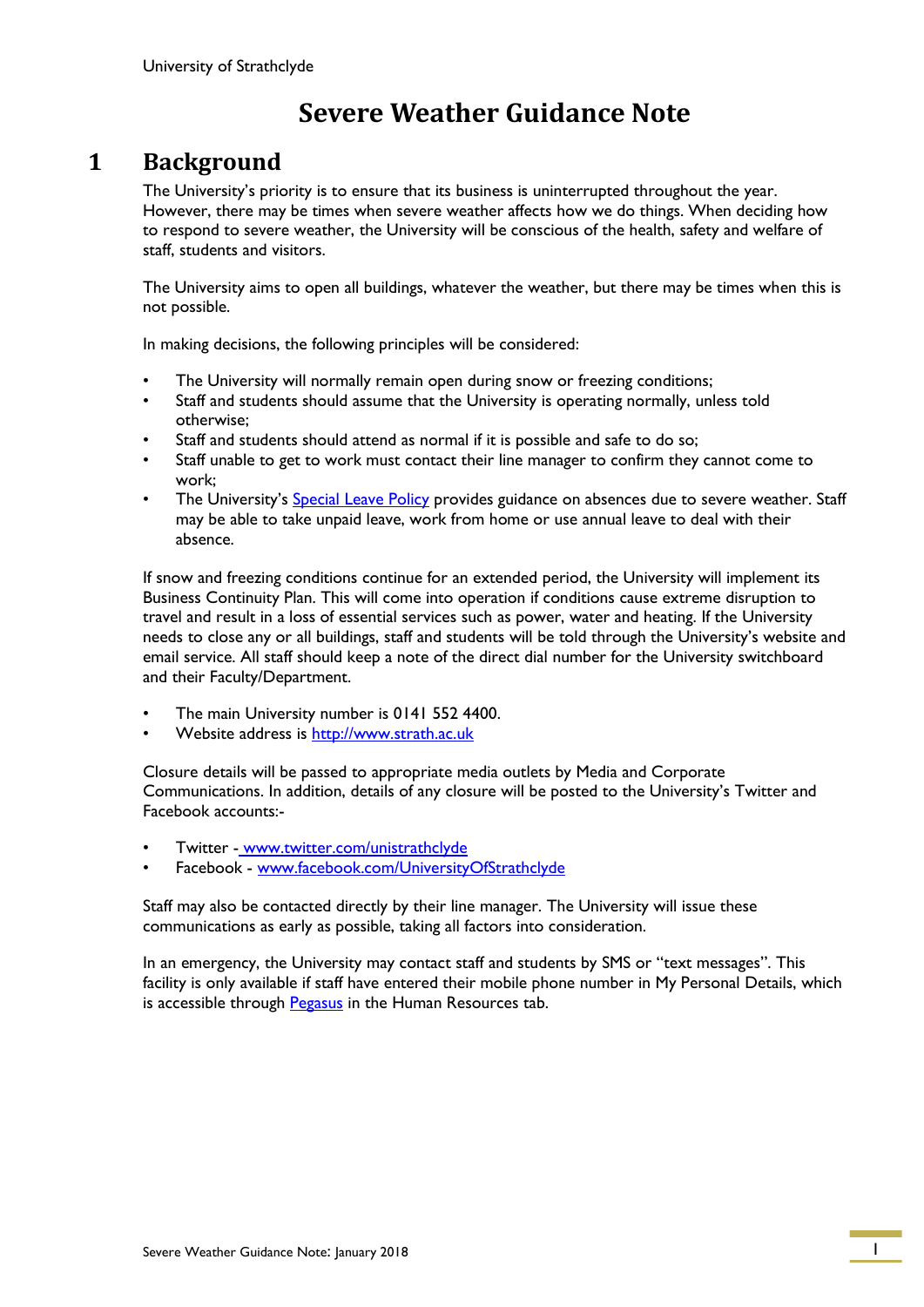University of Strathclyde

# **2 Working from home**

Ideally, staff should have discussions with their managers in advance of any bad weather, to identify activities that could reasonably be carried out away from the office in the short-term. Staff who are unable to attend work should talk to their line manager at the earliest opportunity to see if they can work from home. Working from home for employees of all staff categories is at the discretion of Heads of Department/line managers and is likely to be suitable only where appropriate work is available which is either paper or computer based.

Consideration will be given to:

- Whether the employee can access the information required easily and quickly from home;
- Whether the output of the work from home can be clearly defined and measured; employees may be asked by their line manager to confirm that agreed work has been carried out.

Examples of homeworking might include the following types of work:

- Preparing policies, budgets, tenders, reports and similar documents;
- Preparing and marking assessments;
- Preparing teaching material;
- Preparing research proposals and similar documents.

Staff with caring responsibilities as a result of the extreme weather conditions, for example, due to school closures, should refer to the arrangements in the University's Special Leave Policy. It may be possible to arrange alternative care arrangements for all or part of the day. Where this is not possible, and staff members have direct caring responsibilities, it is unlikely that they will be able to work from home whilst simultaneously caring for dependents. Staff who need unplanned time off to care for dependents are legally entitled to ask for unpaid leave for this purpose.

# <span id="page-2-0"></span>**3 IT, Data Protection and Security**

Staff working from home have a duty to take all reasonable precautions to protect all information relating to their employment in the University. When working from home for any reason, it is important that any confidential, sensitive or commercially valuable information is fully protected. In order to ensure this, it is essential that staff comply with the Protection of Information Held on Mobile Devices and Encryption Policy, which can be found on the [Information Security](http://www.strath.ac.uk/staff/policies/informationsecurity/) page of the University's website. Additional information on protecting personal information and that of the University when away from the campus, can be found at

[https://www.strath.ac.uk/professionalservices/is/cybersecurity/.](https://www.strath.ac.uk/professionalservices/is/cybersecurity/) Staff who are using a laptop or other mobile device that is not encrypted – or who simply need further advice – should contact either the ISD Helpdesk or local IT staff for assistance.

Services available for use off campus include:

- access to H: and I: drives
- access to email (NEMO)
- access to online services such as PFACT, PECOS, MyPlace, Pure and Sharepoint.

Staff can use PEGASUS to download software for use at home for academic and business purposes. This includes the Microsoft office packages and anti-virus software.

For more information go to:

<https://www.strath.ac.uk/professionalservices/is/help/indepth/networkdrives/>

These facilities should be tested in advance of needing them to ensure that any problems can be resolved with advice from the IT Help Desk.